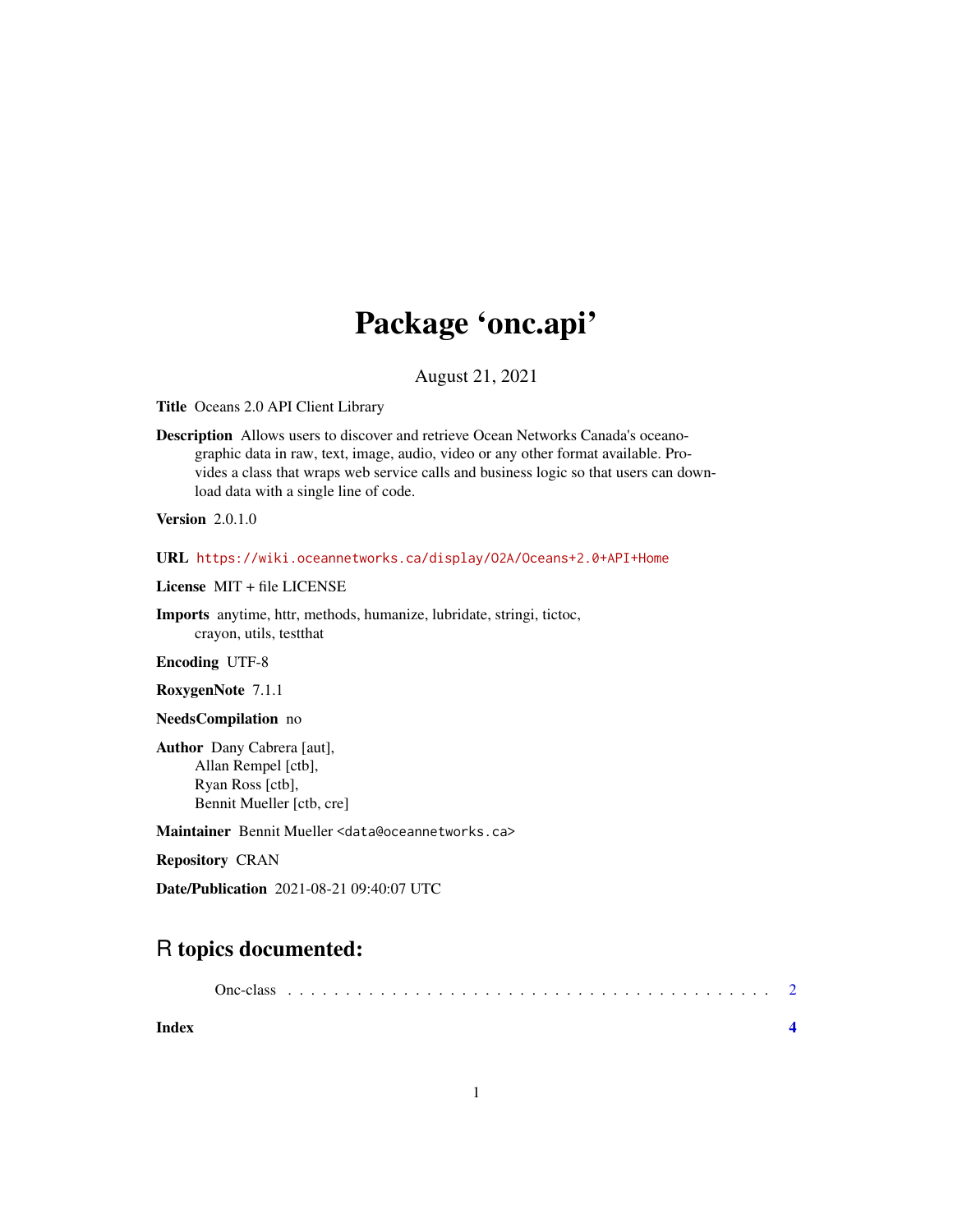<span id="page-1-0"></span>

#### Description

Provides convenient & easy access to Ocean Networks Canada's data. For detailed information and usage examples, visit our [official Documentation.](https://wiki.oceannetworks.ca/display/O2A/Oceans+2.0+API+Home)

#### Arguments

| token      | User token                                                         |
|------------|--------------------------------------------------------------------|
| production | whether the ONC Production server URL is used for service requests |
| showInfo   | Whether verbose debug messages are displayed                       |
| outPath    | Output path for downloaded files                                   |
| timeout    | Number of seconds before a request to the API is canceled          |
|            |                                                                    |

#### Fields

token character. User token

showInfo logical. Print verbose debug comments

timeout numeric. Number of seconds before a request to the API is canceled

baseUrl character. Base URL for API requests

outPath character. Output path for downloaded files

Class initializer

#### Methods

downloadDataProduct( runId = 0, maxRetries = 0, downloadResultsOnly = FALSE, includeMetadataFile = TRUE, o Manually download a data product after it was requested and run

formatUtc(dateString = "now") Formats the provided date string to meet ISO8601

getDataProducts(filters = list()) Returns a filtered list of data products

getDeployments(filters = list()) Returns a filtered list of deployments

getDeviceCategories(filters = list()) Returns a filtered list of device categories

getDevices(filters = list()) Returns a filtered list of devices

- getDirectByDevice(filters = list(), allPages = FALSE) Obtain scalar data readings from a device
- getDirectByLocation(filters = list(), allPages = FALSE) Obtain scalar data readings from a device category in a location
- getDirectFiles(filters = list(), overwrite = FALSE, allPages = FALSE) Download a list of archived files that match the filters provided
- getDirectRawByDevice(filters = list(), allPages = FALSE) Obtain raw data readings from a device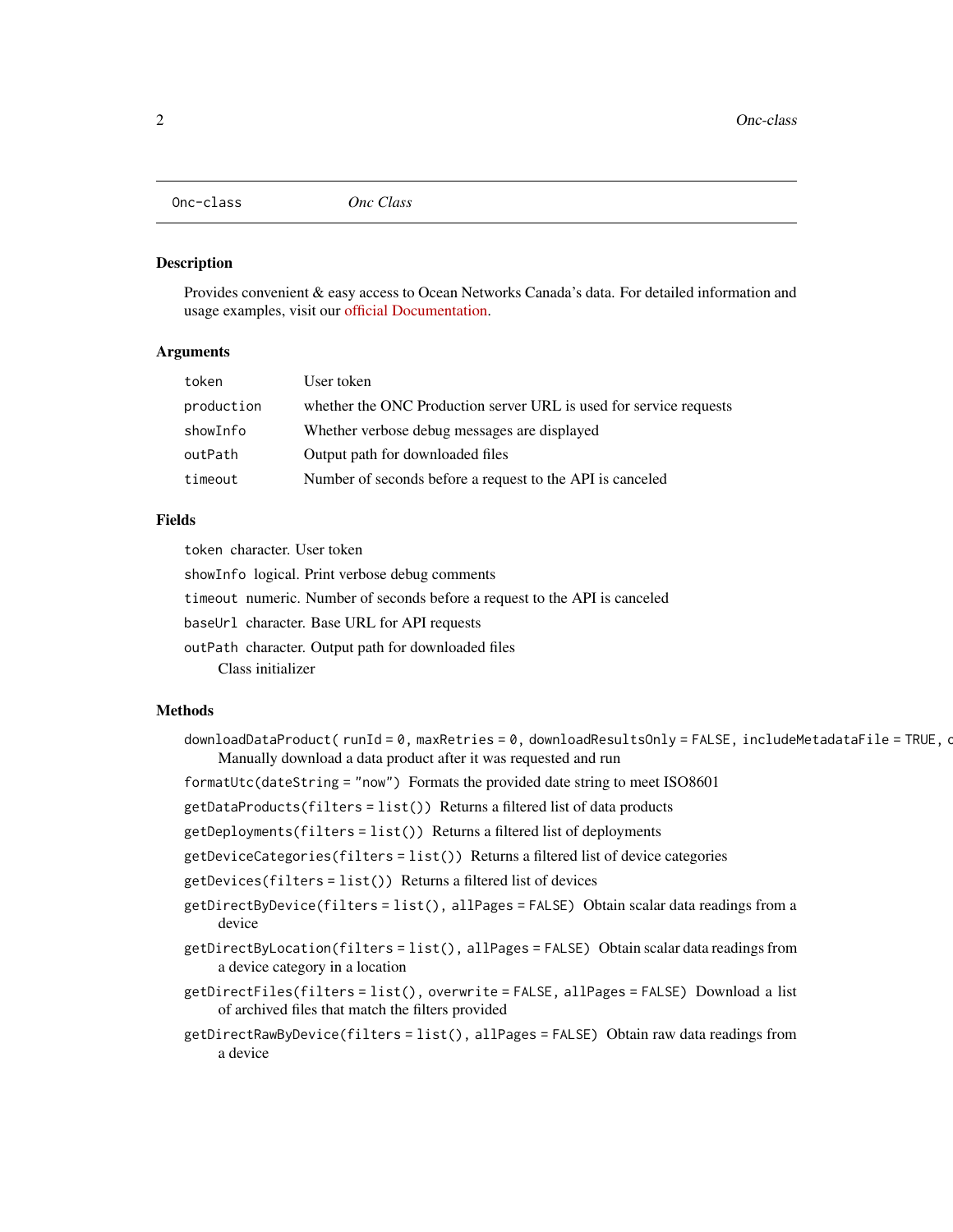#### Onc-class 3

- getDirectRawByLocation(filters = list(), allPages = FALSE) Obtain raw data readings from a device category in a location
- getFile(filename = "", overwrite = FALSE) Download a file with the given filename
- getListByDevice(filters = list(), allPages = FALSE) Get a list of archived files for a device
- getListByLocation(filters = list(), allPages = FALSE) Get a list of archived files for a device category in a location
- getLocationHierarchy(filters = list()) Returns a filtered locations tree
- getLocations(filters = list()) Returns a filtered list of locations
- getProperties(filters = list()) Returns a filtered list of properties
- $orderDataProduct(f filters = list(), maxRetries = 0, downloadResultsOnly = FALSE, includeMetadaFile = TR$ Request, run and download a data product

print(data, filename = "") Prints a named list in a format easier to read

- requestDataProduct(filters = list()) Manually Request a data product
- $runDataProduct(dpRequestId = 0, waitComplete = FALSE)$  Manually run a data product request